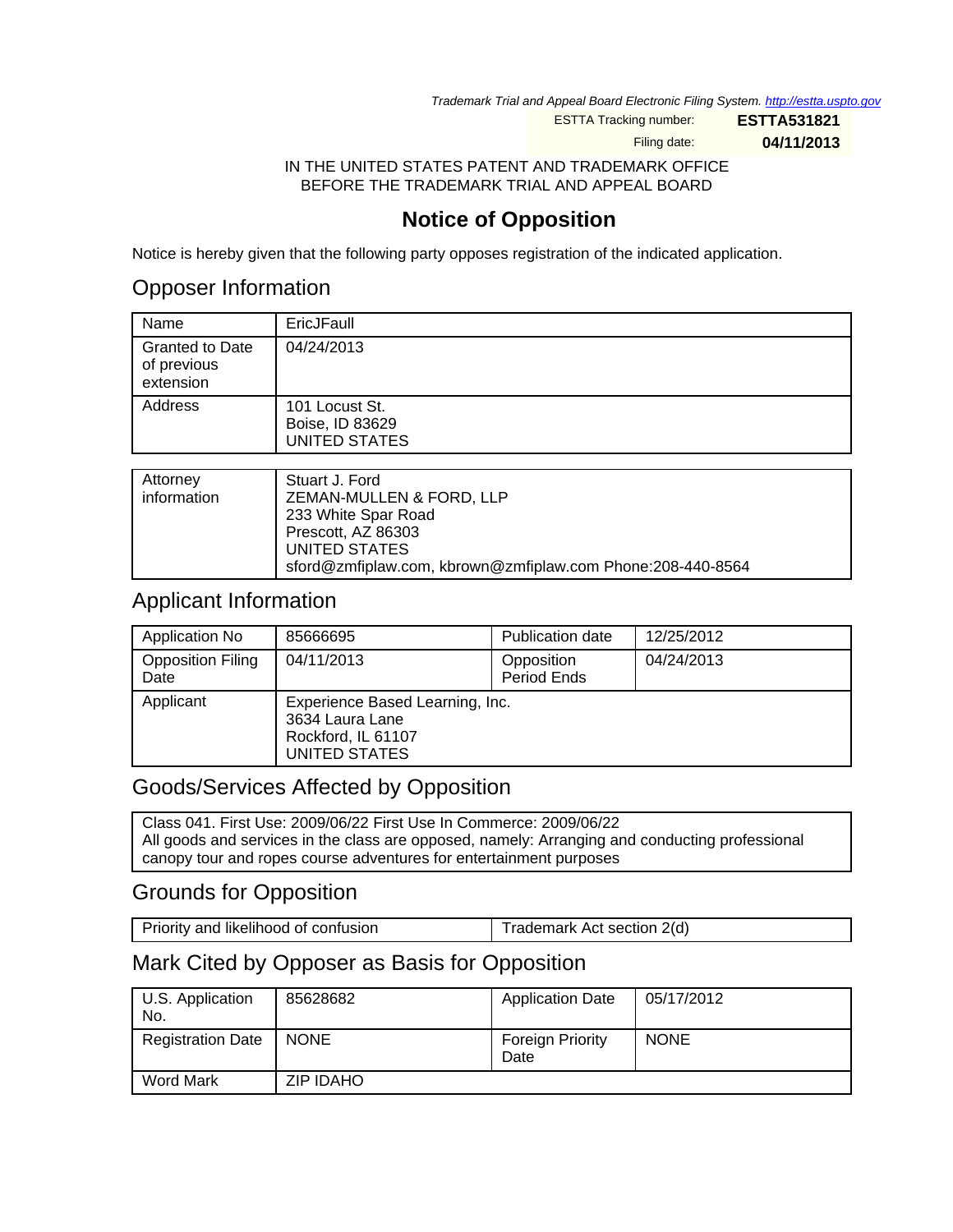| Design Mark            | in Idaho                                                                                                         |
|------------------------|------------------------------------------------------------------------------------------------------------------|
| Description of<br>Mark | <b>NONE</b>                                                                                                      |
| Goods/Services         | Class 041. First use:<br>Arranging and conducting canopy tours and zip line events for entertainment<br>purposes |

| Related<br>Proceedings | Opposition No. 91/208,645 regarding the mark ZIP IDAHO; Opposition No.<br>91/210,185 regarding the mark ZIP DESIGNS |
|------------------------|---------------------------------------------------------------------------------------------------------------------|
|                        |                                                                                                                     |
| Attachments            | 85628682#TMSN.jpeg ( 1 page )( bytes )                                                                              |

# **Certificate of Service**

592520003NOTICE OF OPPOSITION041113.pdf ( 7 pages )(477305 bytes )

The undersigned hereby certifies that a copy of this paper has been served upon all parties, at their address record by First Class Mail on this date.

| Signature | /Stuart J. Ford/ |
|-----------|------------------|
| Name      | Stuart J. Ford   |
| Date      | 04/11/2013       |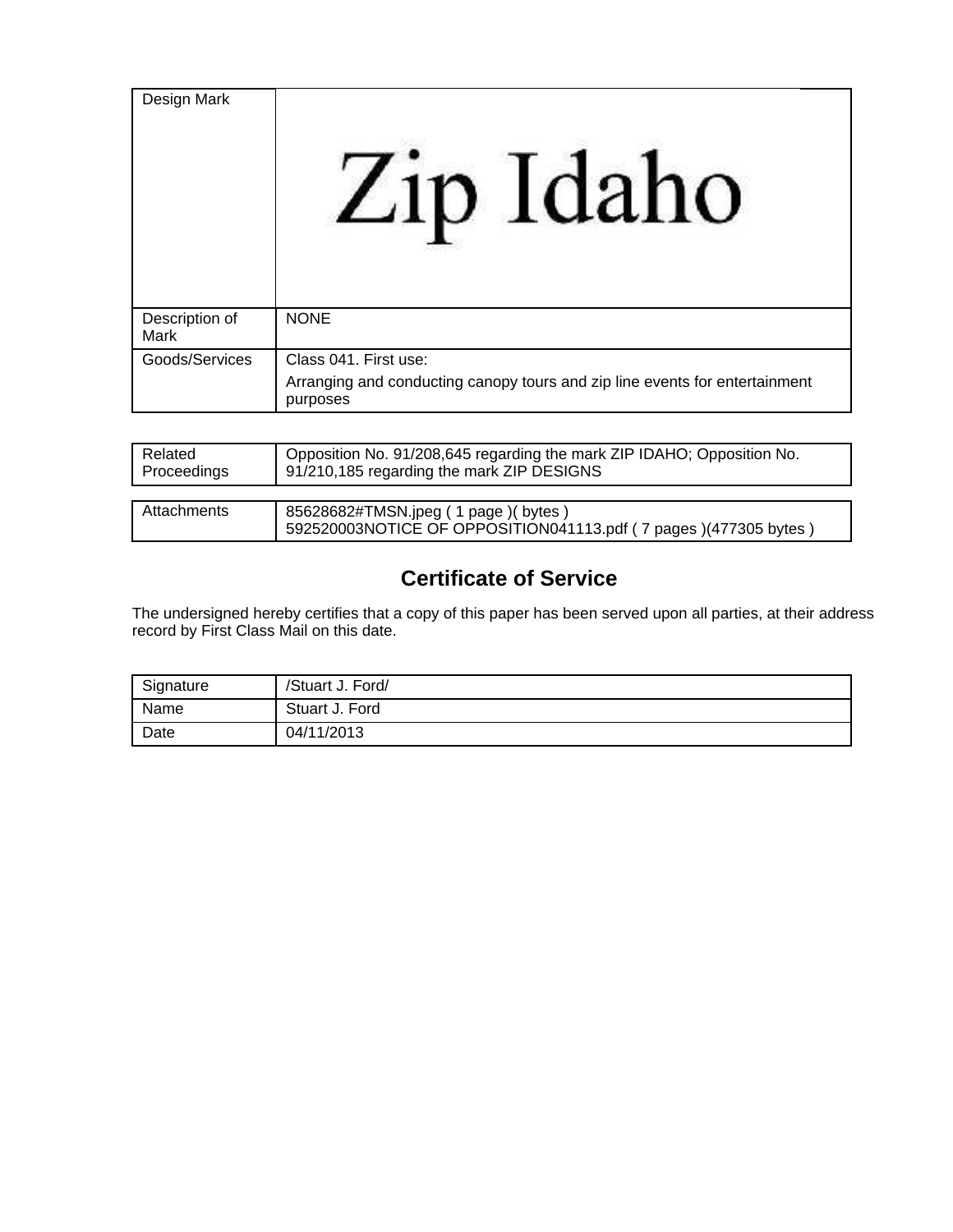### IN THE UNITED STATES PATENT AND TRADEMARK OFFICE **BEFORE THE TRADEMARK TRIAL AND APPEAL BOARD**

In re Application No. 85/666,695

Filed July 2, 2012

For the Mark: ZIP TAMARACK (Standard Character Mark)

| ZIP IDAHO, LLC,                     |  |
|-------------------------------------|--|
| an Idaho Limited Liability Company, |  |
|                                     |  |
| Opposer,                            |  |
|                                     |  |
| v.                                  |  |
|                                     |  |
| EXPERIENCE BASED LEARNING, INC.     |  |
| an Illinois corporation,            |  |
|                                     |  |
| A nnlicant                          |  |

Opposition No.

UNITED STATES PATENT AND TRADEMARK OFFCE Trademark Trial and Appeal Board P.O. Box 1451 Alexandria. VA 22313-1451

#### **NOTICE OF OPPOSITION**

 $\lambda$ 

Opposer, Zip Idaho, LLC, an Idaho Limited Liability Company, having a place of business at 101 Locust Street, Horseshoe Bend, Idaho ("Zip Idaho" or "Opposer"), believes it will be damaged by registration of the mark "Zip Tamarack" shown in Application Serial No. 85/666,695, published for opposition on December 25, 2012 (the "Application"), and hereby opposes the Application pursuant to the provisions of 15 U.S.C. Section 1063. In support of this Opposition, Zip Idaho hereby states as follows: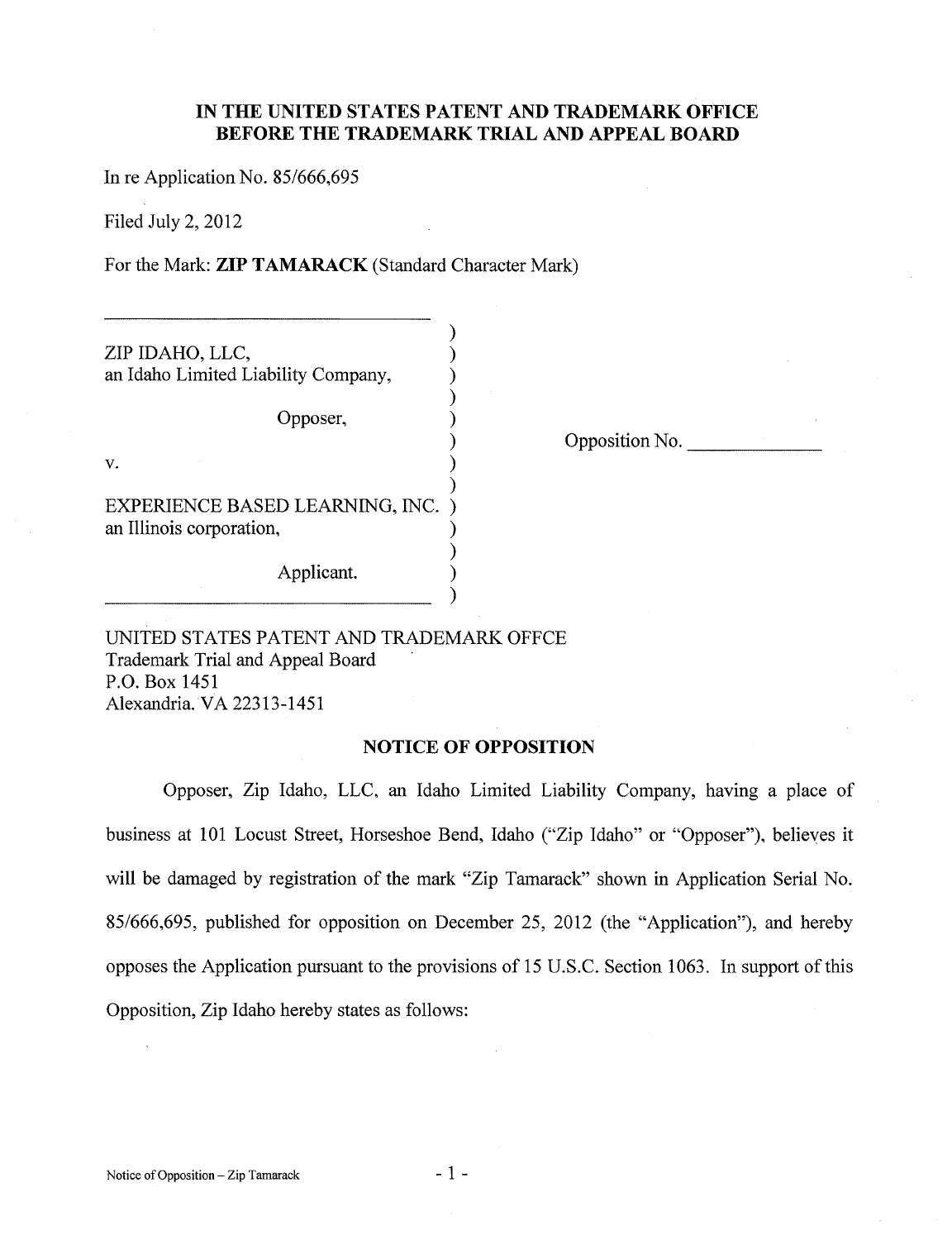#### **Introduction and Background**

 $\mathbf{I}$ . The Application for the standard character mark "Zip Tamarack" (the "Opposed Mark"), is owned by Experience Based Learning, Inc., an Illinois corporation, having a principal place of business at 3634 Laura Lane. Rockford, Illinois 61114 ("EBL" or the "Applicant").

 $\overline{2}$ . Opposer has owned a canopy zip line tour business under the mark "Zip Idaho" in Horseshoe Bend, Idaho, since at least December of 2006. Opposer coined the mark "Zip Idaho" under which to operate its business, and placed the mark in use in commerce at least as early as December 27, 2006. The Zip Idaho can opy zip line tour business has been open to the public in Horseshoe Bend since Spring 2008. Opposer has operated its Zip Idaho canopy zip line tour business continuously in interstate commerce since at least as early as June 13, 2008. Opposer applied to register its "Zip Idaho" mark in connection with its canopy zip line tour business on May 17, 2012, application no. 85/628,682. EBL opposed such registration on December 28, 2012, Opposition No. 91/208,645. The pending "Zip Idaho" Opposition and the instant "Zip Tamarack" Opposition are related.

Well after Opposer opened its Zip Idaho canopy zip line tour business in  $3.$ Horseshoe Bend, Idaho, EBL installed and now operates a competing canopy zip line tour business in Tamarack, Idaho, less than 100 miles from Zip Idaho's business EBL operates its competing Tamarack business under the brand name "Tamarack Canopy Zip Line Tour." However, EBL's website advertising for its Tamarack Canopy Zip Line Tour business uses the mark "Zip Tamarack", the Opposed Mark.

#### Likelihood of Confusion under I5 U.S.C. Section I052(d).

 $4.$ As stated above, Opposer owns a canopy zip line tour business which Opposer operates under the "Zip Idaho" mark. As also stated above, Opposer has used the Zip Idaho

 $-2-$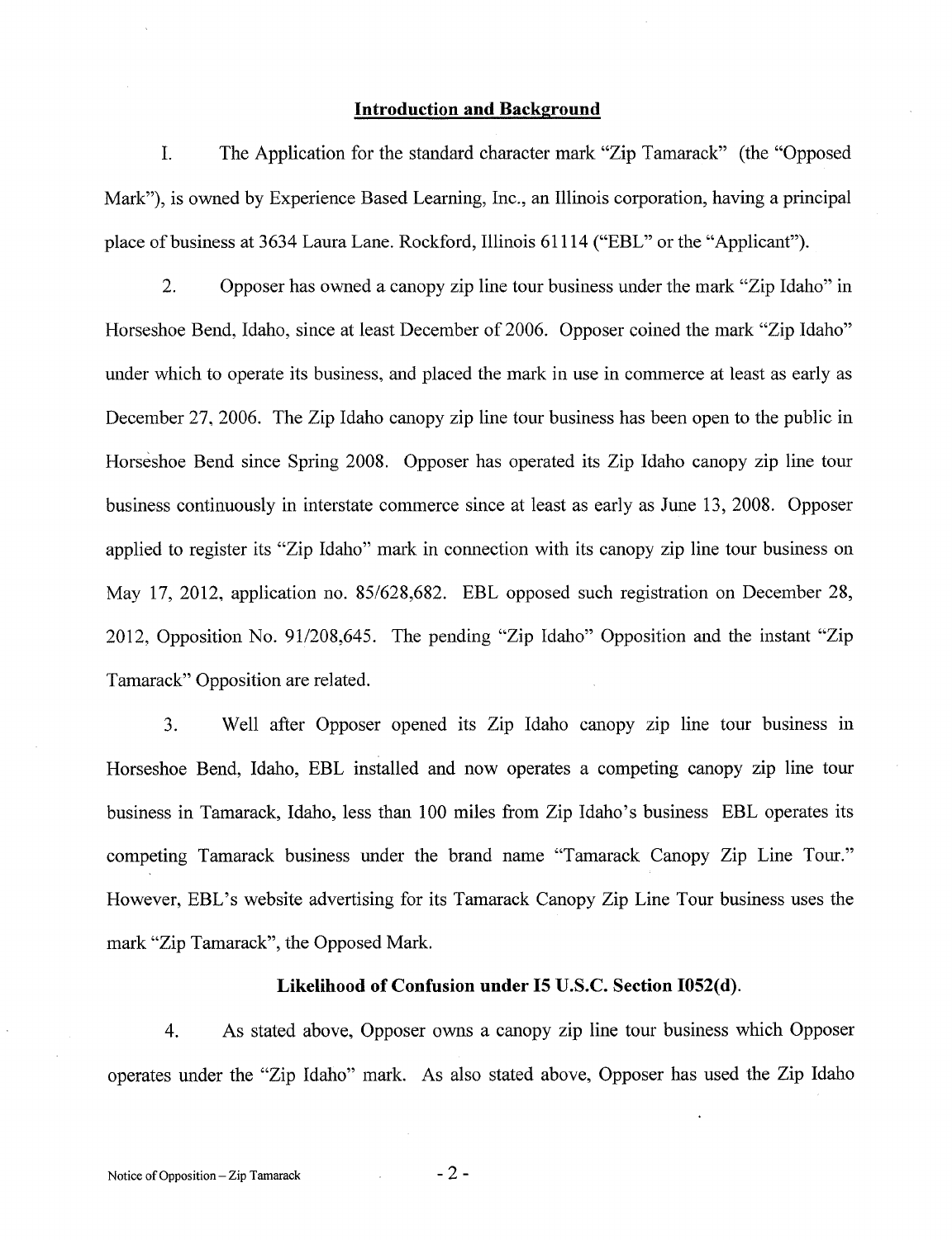mark continuously in connection with its canopy zip line tour business since at least as early as December 2006. Such continuous use has been in interstate commerce since at least as early as June 2008. Opposer has acquired and owned Common Law rights and substantial national brand recognition and goodwill in and to its Zip Idaho mark since that time in connection with its canopy zip line tour business.

5. As stated above, Opposer applied to register its Zip Idaho mark with the U.S. Trademark Office on May 17, 2012, application no. 85/628,682. EBL opposed such registration on December 28, 2012, Opposition No. 91/208,645 (the "Zip Idaho Opposition"). In the Zip Idaho Opposition, EBL alleges, *inter alia*, that there will be a likelihood of confusion if the Zip Idaho mark is allowed to register in view of EBL's pending application for Zip Tamarack, the Opposed Mark herein.

6. Zip Idaho is the senior mark over Zip Tamarack, the Opposed Mark herein. Zip Idaho has been in use in interstate commerce since at least June, 2008, as set forth more fully in 5 above. In contrast, EBL alleges a first use date in its Zip Tamarack Application of at least as early as June 22, 2009. Opposer does not concede herein that such first use date is actually as early as June 2009, but nonetheless avers that it is no earlier.

7. Opposer denies that there will be any likelihood of confusion between Zip Idaho and Zip Tamarack, as Opposer sets forth more fully in the Zip Idaho Opposition. However, if EBL meets its burden of proof in the Zip Idaho Opposition that there will be a likelihood of confusion, then the Trademark Office must grant registration to Zip Idaho and refuse registration to Zip Tamarack (the Opposed Mark herein), since Zip Idaho is the senior mark.

 $-3-$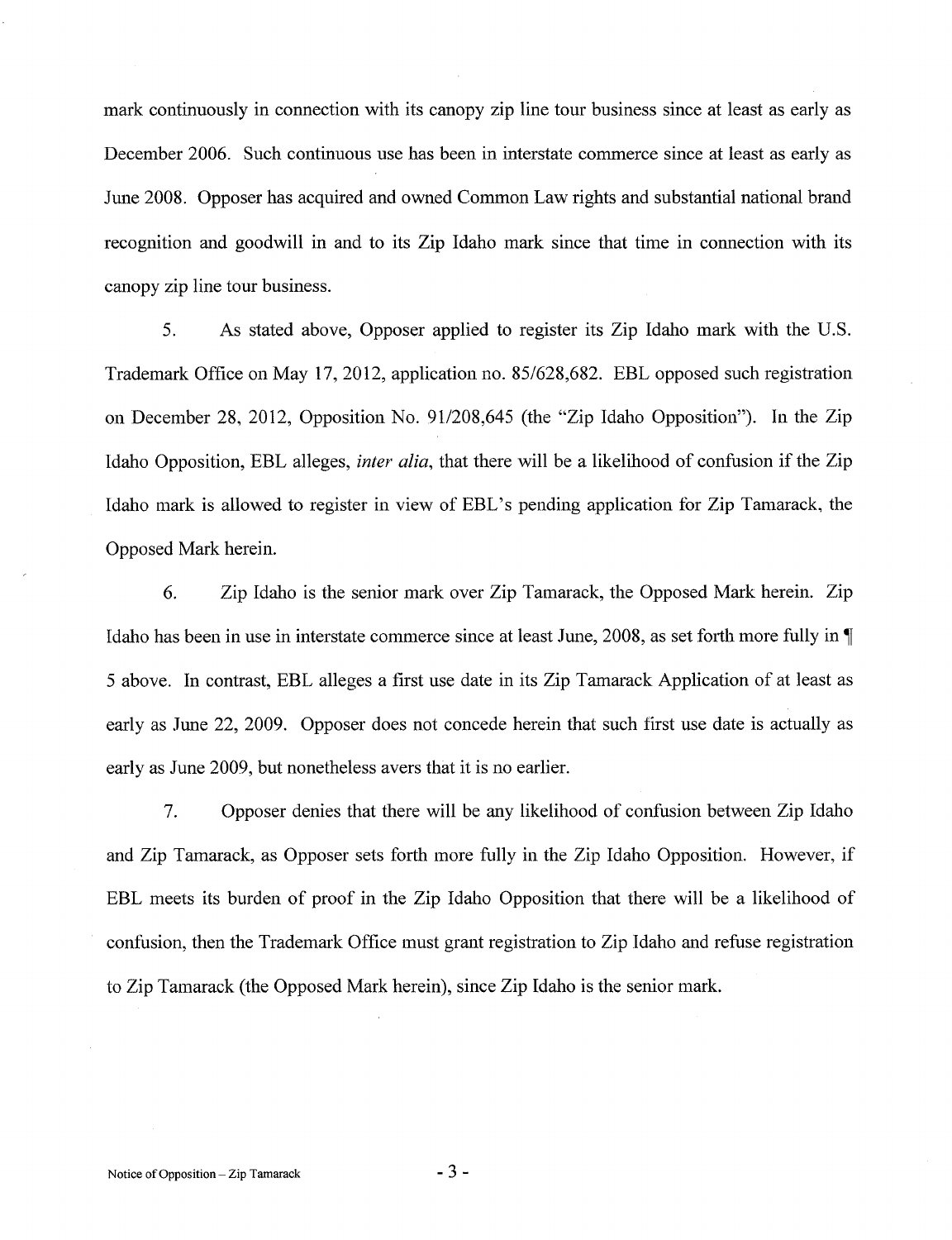8. The services identified by the EBL in the Zip Tamarack Application (opposed herein) are related, if not identical, to the services provided by Opposer in its Zip Idaho canopy zip line tour business.

9. In the event that, in the face of Opposer's denial, EBL is nonetheless able to prove in the Zip Idaho Opposition that there is a likelihood of causing confusion or mistake in the eyes of the consuming public between the source of Opposer's services and EBL's services under the Opposed Mark, then Opposer, as the senior user, would be injured by EBL in EBL's provision, sale and distribution of EBL's services and in the conduct by EBL of its business under the Opposed Mark.

10. Similarly if, in the face of Opposer's denial, EBL is nonetheless able to prove in the Zip Idaho Opposition that there is a likelihood of causing confusion or mistake in the eyes of the consuming public between the source of Opposer's services and EBL's services under the Opposed Mark, then any fault or defect found in EBL's services would reflect upon and injure the reputation that Opposer, as the senior user, has established in its Zip Idaho business.

11. Similarly if, in the face of Opposer's denial, EBL is nonetheless able to prove in the Zip Idaho Opposition that there is a likelihood of causing confusion or mistake in the eyes of the consuming public between the source of Opposer's services and EBL's services under the Opposed Mark, then the use of the Opposed Mark by EBL would allow EBL to reap the financial reputation related rewards associated with Opposer's business and misappropriate goodwill that belongs to Opposer as the senior user.

Similarly if, in the face of Opposer's denial, EBL is nonetheless able to prove in 12. the Zip Idaho Opposition that there is a likelihood of causing confusion or mistake in the eyes of the consuming public between the source of Opposer's services and EBL's services under the

 $-4-$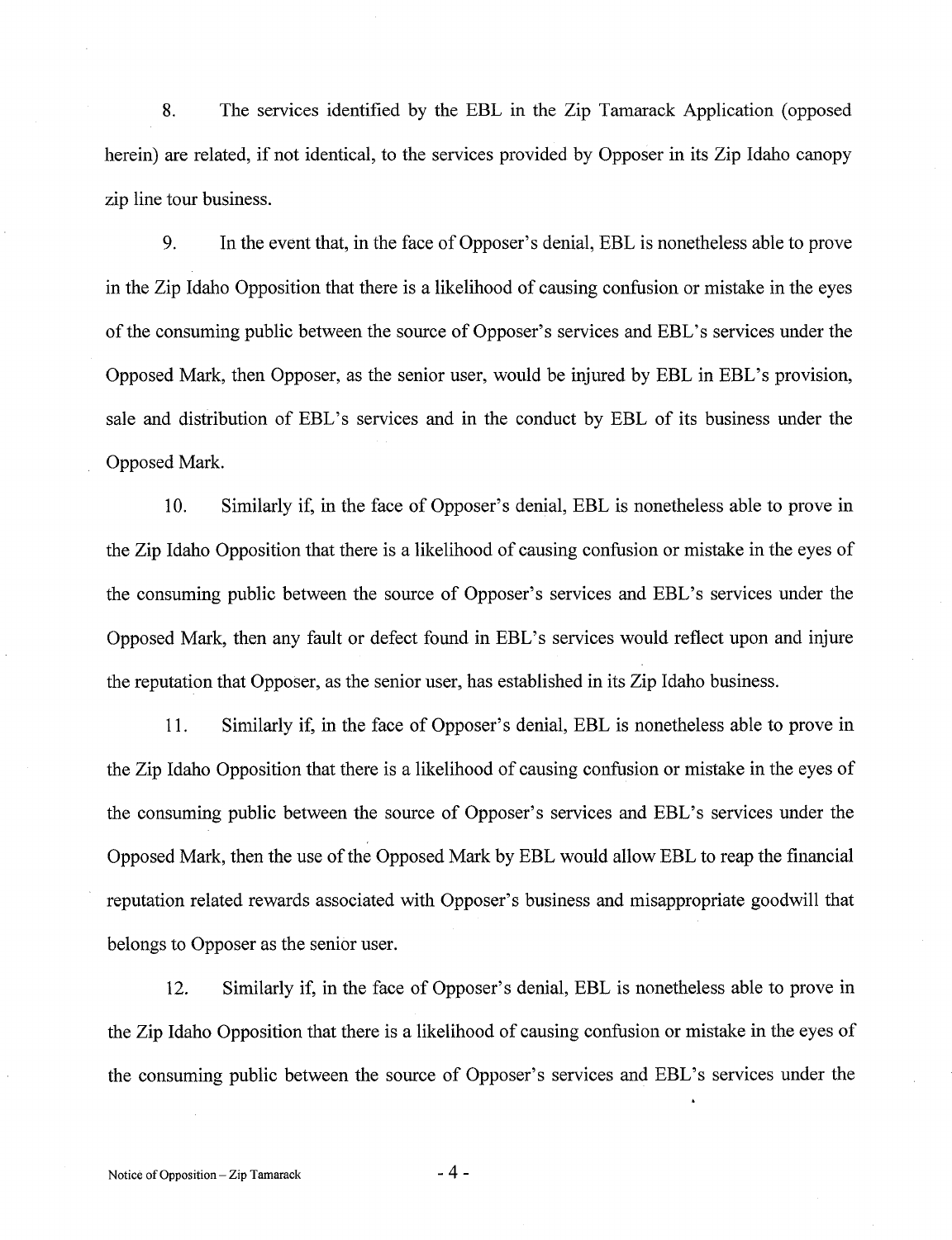Opposed Mark, then granting registration of the Zip Tamarack Application (opposed herein) would be inconsistent with Opposer's aforementioned common law and registration rights as the senior user. Opposer would be damaged.

WHEREFORE, Opposer prays that U.S. registration of "Zip Tamarack", the Opposed Mark, be refused.

Opposer submits electronically herewith, payment in the amount of \$300.00 to cover the notice of opposition fee.

Opposer hereby appoints the following individuals as its attorneys with full power of substitution, association and revocation in this proceeding to prosecute same and to transact all business in the United States Patent and Trademark Office in connection therewith:

Stuart J. Ford, Idaho bar member, and Laura J. Zeman- Mullen, Arizona bar member, both of Zeman-Mullen & Ford, LLP, with its Idaho office at 2267 W. Winter Camp Drive, Boise, ID 83703.

Date: April 11, 2013

Respectfully submitted,

/s/ Stuart J. Ford

Stuart J. Ford Zeman-Mullen & Ford, LLP 2267 W. Winter Camp Drive Boise, ID 83703 Tel: (208) 440-8564 Fax: (208) 345-3588  $sford@zmfiplaw.com$ 

Attorneys for Opposer Zip Idaho, LLC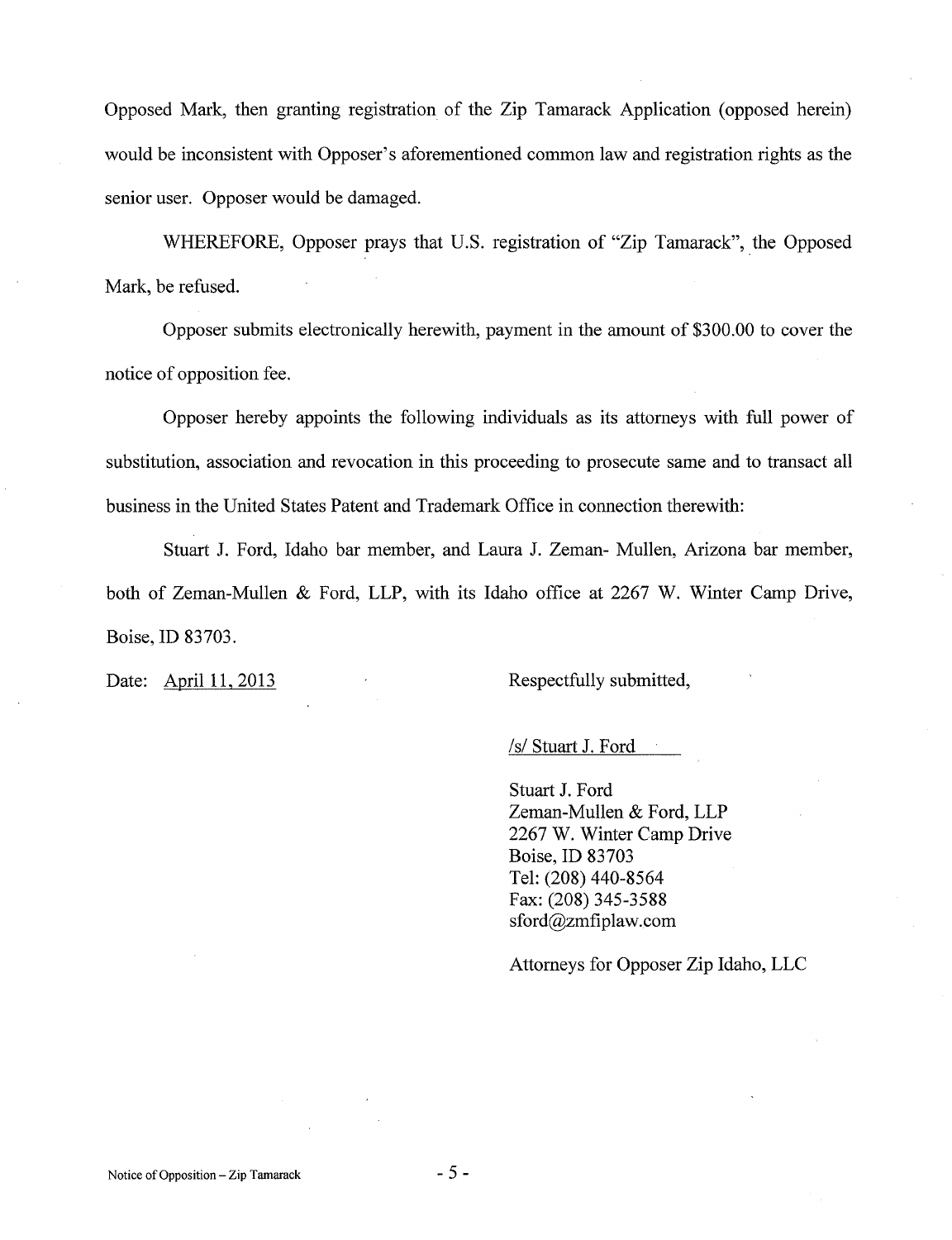## **Certificate of Transmission**

I hereby certify that this Notice of Opposition was electronically transmitted to the Trademark Trial and Appeal Board via the Electronic System for Trademark Trials and Appeals ("ESTTA").on April 11, 2013.

> /s/ Stuart J. Ford Stuart J. Ford